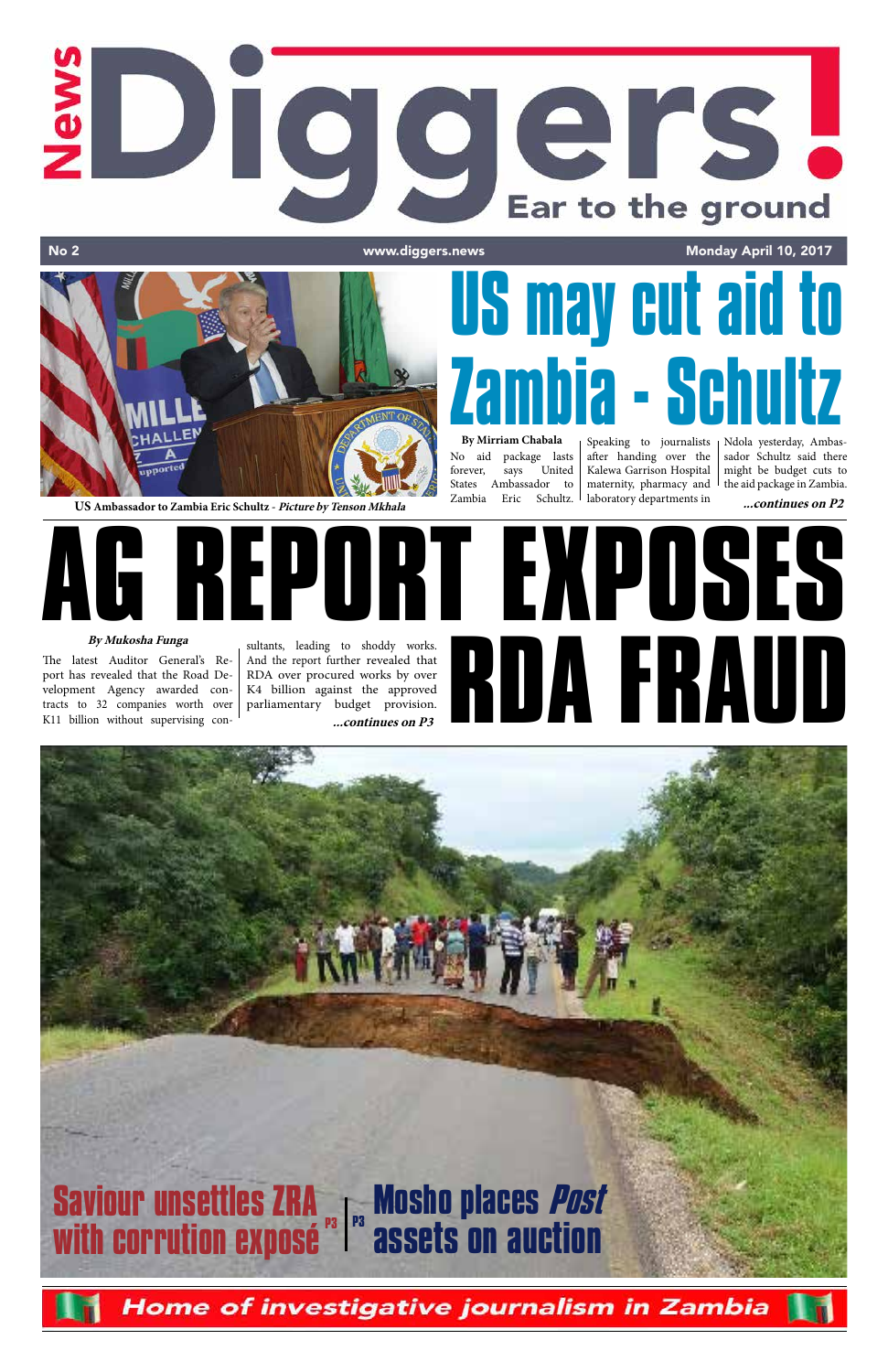shall give the best of your ability in ensuring that the party recieves maximum guidance from yourself and the committee as regard to policy direction

and operation of the secretariat."

Mwanza will now double as party spokesperson until the convention later this year.

# **FDD promotes Antonio**

**By Diggers Reporter** Antonio Mwanza has been appointed FDD Deputy National Secretary.

In a letter of appointment signed by party National Secretary Nathan Mulonga on March 27, Mwanza had been co-opted into the party's National Policy Committee.

"Co-option into National Policy Committee as Deputy National Secretary. I write to inform you of the national policy committee's decision to co-opt you into the National Policy Committee as Deputy

National Secretary. Your appointment is subject to conditions of service and terms applicable to members of the secretariat. it is expected of you to acquaint yourself with our party documents such as the Constitution, manifesto, disciplinary, financial and electoral regulations,"

read the letter. "Your immediate attention is drawn to Articles 22, 44 and 48 of our party constitution. may I take this opportunity to congratulate you on this appointment. I trust and hope that you

four or three million plus, so it is a lot of money. Our hope frankly is that the programme continues because we are close actually to getting epidemiological control in Zambia," said Ambassador Schultz. "And to do that we hope

that the programme continues, now it is possible that there may be some cuts, I mean \$400 million is a lot of money but if it is cut by 25%, that's still a lot of money and we can still do a lot together with \$300 million. I have no idea what the budget will be like for 2018, Congress will determine that ultimately."

Zambia is one of the largest recipients of aid from the US; since 2004, PEP-FAR has received over \$4 billion.

**US may cut aid to Zambia - Schultz From front page**

"No assistance programme lasts forever. The programme has been going on since 2004 as you heard me say. It's been over three billion dollars. The programme this year is continuing, it is actually going up so our budget went up about \$60 million from last year, it will be

**By Sipilisiwe Ncube** Founding president Dr Kenneth Kaunda yesterday preached his, now all common, traditional speech of

'love one another with your mind body and soul'. This was when he graced the David Kaunda fundraising luncheon organised

by the school's alumni. "One Zambia, One Nation. You should love one another with all your souls, heart, and strength. 'Love your neighbour as you love yourself, I thank you," he said when called to address the pupils and former pupils. Dr Kaunda was also honoured for his exemplary vision and commitment to educating the nation during his tenure as well as for his

lifetime achievements. And ex-DK chairman Emmanuel Banda said it was time for former beneficiaries of the school to plough back.

Banda said his team would raise funds to modernize the school library which was lagging behind.

"I left DK in 1994. For those who do not know, our intake was the last one for boys only. It is time for those who benefited from the school to pay back to the school. That is why we have come together to raise funds for the library so that our young ones who are still in school can also benefit," said Banda.

## **Kaunda repeats, 'love one another'**



*Dr Kenneth Kaunda at his house in Lusaka-Picture by Tenson Mkhala*

#### **By Sipilisiwe Ncube**

A 22 year old bus conductor of Lusaka's Mtendere East compound has been arrested by the Drug Enforcement Commission (DEC) for trafficking in 21 sachets of heroin.

DEC Public Relations Officer Theresa Katongo named the suspect as Gibson Nyirenda.

Meanwhile DEC has also arrested 20 people for unlawful cultivation and trafficking in of cannabis from other parts of the country.

"Those arrested and jointly charged include Ken Sakala, 35, a businessman of Tembe village in Nyimba District and Dina Tembo, 35, a small scale farmer of the same village for unlawful cultivation of fresh cannabis plants weighing 102.3kg and trafficking in loose cannabis weighing 7.1kg," Katongo said.

"Others arrested include Charles Casto Machewu, 53, a small scale farmer of Imbunda-Lunga area in Mwinilunga District for trafficking in 10.5kg of cannabis, Constantino Mumba, 24, of Zambia compound in Serenje District for trafficking in 5.28kg of cannabis and Albert Kasuba, 34, a small scale farmer of Chabukwa village in Nchelenge District for trafficking in 3.93kg of cannabis." She said all suspects would appear in Court soon.

### **DEC arrests Lusaka bus conductor for trafficking heroin**

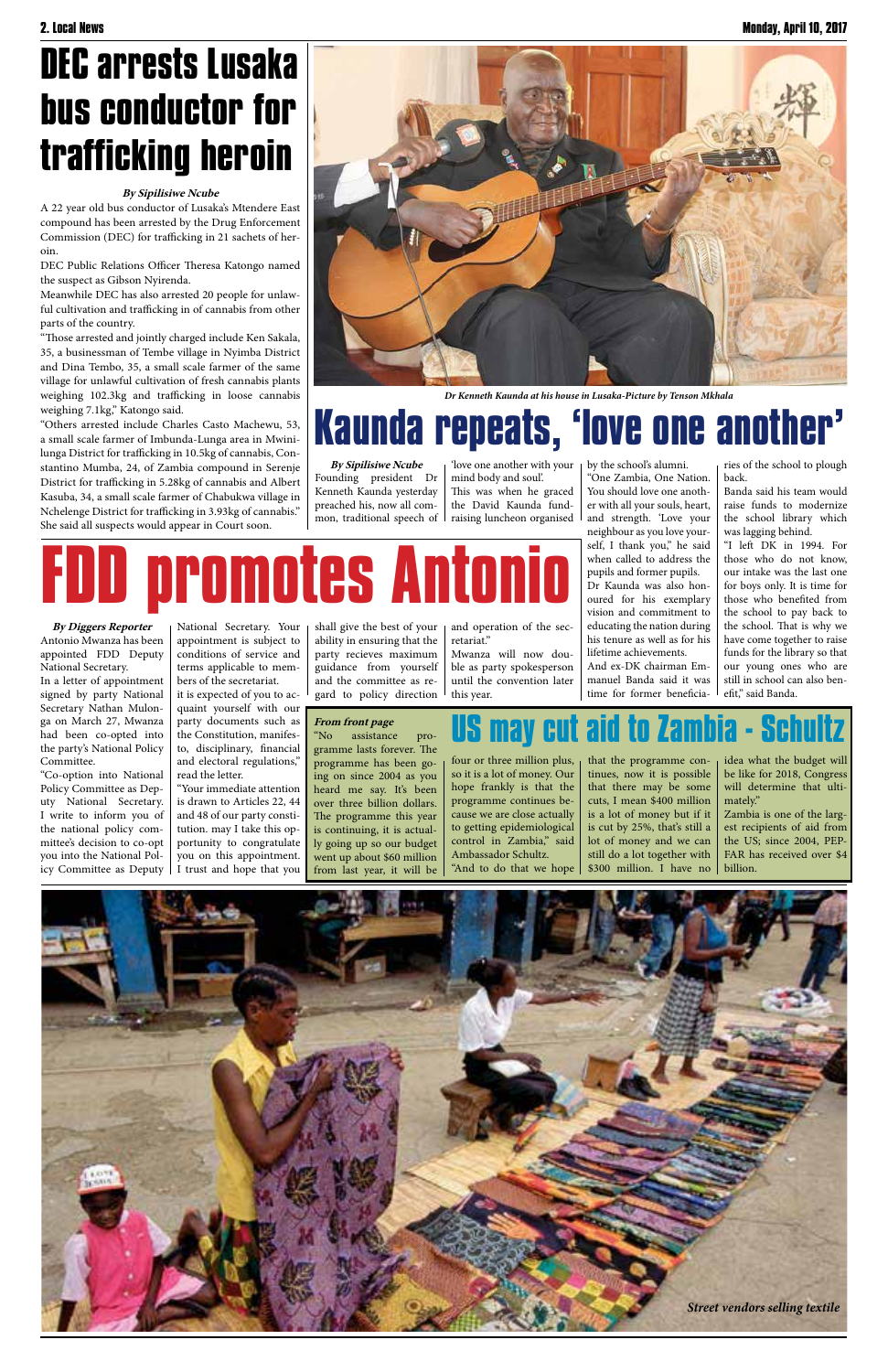

#### **By Stella Goma**

Lusaka lawyer Lewis Mosho says Post Newspaper assets which were seized by the Zambia Revenue Authority are now going on sale. Earlier today, News Diggers published a story, quoting an advert which originated from social media, detailing the assets which had been placed on auction sale, but readers expressed concern that the advert was fake.

When contacted to clarify, Mosho of Lewis Nathan and Advocates, who is provisional liquidator of Post Newspaper Ltd assets, said the information was true although the official advert had not yet been released.

"The sale that you called me earlier on has nothing to do with the court case. You see, the court case you are talking about started on 1st November last year, when the things that were seized by ZRA were seized earlier which was in July, so the things that were seized in July are the ones that will be sold, so it has nothing to do with the court case.'

"The advert is not officially out. It is true that an advert will start running soon for the sale of those assets but that advert is not officially published. So if you have seen an advert… what I mean is if I were you I wouldn't refer to it because it is not official. But it is true that ZRA will be going ahead to sale all the assets that it seized last year in July because assets were seized before the company was put on liquidation; you get the point, and they do have the power to go ahead and sale anyway so they are selling those assets but before that they will be an advert which will start running in the next few days. So that's the position," Mosho said.

Take a listen.

When asked why assets were going on auction when The Post shareholders were challenging the liquidation in court, Mosho said the auction sale had nothing to do with any court case.

#### **From front page**

Meanwhile, contrary to the Attorney General's recommendation, there were excessive project variations of between 50 and 400 per cent against the acceptable 25 per cent threshold of the contractual sum.

The Auditor General reported that most contractors carried out works without supervision as engineering consultants were only engaged as late as 22 months in some cases.

"During the period under review, 32 contractors with a contract sum of K11,675,882,234 were engaged and commenced work prior to the engagement of supervising consultants. In some cases, supervising consultants were engaged as late as 22 months after the commencement of works. In this respect, contractors executed works without supervision," read the report in part.

The Auditor General also noted that 29 projects with initial contract sums of K8 billion were procured and commenced without detailed designs, leading to faults in the projects. "The purpose of designs is to comprehensively identify the scope and cost of the project and eliminate inappropriateness, inefficiency, error, omission, fault or other defects during implementation and in use. The designs are also a major input in the tendering process. In order for the contractors to be able to execute works correctly, RDA is required

to provide them with detailed engineering road designs," the Auditor General reported.

"However, contrary to this requirement, 29 projects with initial contract sums of K8,011,422,391 were procured and commenced without detailed designs. The absence of detailed road engineering designs led to preparation of inaccurate BoQs which in turn led to variations in the contracts, re-scoping of works and extension of time thereby delaying the completion of projects."

The Auditor General also reported that RDA had over procured projects thereby incurring interests and standing time claims.

"A comparison of the approved annual budget and the unconstrained budget for the period under review revealed that although the Agency received actual funds equivalent to 92 per cent of the annual work plan budget, the budget was significantly small compared to the unconstrained budget," the report read in part. "For example in 2015, the unconstrained budget was K10,956,976,000 while the approved budget was K6,624,938,774. The actual funding was K6,318,438,922 which was 95 percent of the approved budget, but only 58 percent of the unconstrained budget. It was however observed that roads were procured at unconstrained levels thereby resulting in cash flow problems which in turn resulted in interest and standing time claims." The Auditor General also discovered that there were excessive project variations of between 50 and 400 per cent "Guidance from the Attorney General provided that as per best practice, all variations shall not exceed 25 percent of the contractual price. However there were excessive variations on certain contracts ranging from 50 percent to 400 percent," the Auditor General reported. And the report revealed that RDA owes contractors almost K2 billion as of December 2016. "Once a contractor's claim for payment is certified by the supervising consultant, RDA is obliged to settle the claim within 28 to 56 days failure to which the contractor is entitled to charge interest on the outstanding claim. An amount of K3,572,567,083 relating to a sample of 52 projects had been certified out of which K2,262,026,893 had been paid leaving a balance of K 1,777,790,549 outstanding for periods ranging from 28 to more than 400 days resulting in contractors and consultants charging interest amounting to K141,590,074 as of December 2016," the report read in part. And the Auditor General also revealed that most subcontractors had been single sourced, without meeting the requirements. "There was no evidence that the selection and recommendation for award of tenders to subcontractors on all the contracts followed a competitive and transparent process," read the report in part.

UTH sits on an area of close to 120 hectares and employs about 3,640 members of staff.

### **Auditor General exposes RDA fraud**

#### **By Stella Goma**

UPP leader Saviour Chishimba has given ZRA a seven day ultimatum to cancel a K140 million tender it awarded to Chinese companies for an Invoicing Management System. In a statement issued today, Chishimba said he has undeniable evidence that the tender was dubiously awarded and that the contract price was inflated.

"The latest corrupt practice on the K140 milllion (US\$14 million) fiscalisation project under the Zambia Revenue Authority (ZRA) is another clear case of how public officers are conniving with bogus Chinese investors to plunder public resources. We in the UPP have indisputable evidence on how the Chinese have been dubiously awarded the tender for the design, supply, delivery, installation, supervision, configuration, testing and commissioning of an Invoicing Management System (Electronic Fiscal Devices)," Chishimba said. Chishimba asked the Anti-Corruption Commission to monitor the whole process.

"While the proposed contract price by the Chinese company called

Righlux Services and Inspur Group (Joint Venture) is K84, 017, 576.10, the total funding for the project is K140 million. Therefore, this whole amount would end up being committed to the project in line with the practice, under the PF-

## **osho places** *Post* **assets on a**

prices during final negotiations with contractors," he said. Chishimba said the Chinese

company in question was not credible because it was associated with corrupt practices in Zimbabwe last year.

"The UPP Intelligence Unit has done due diligence, which reveals that the chosen Chinese company failed to deliver under the fiscalisation project of the Zimbabwe Revenue Authority (ZIMRA). ZIMRA suspended its senior officials in December 2016 over the corrupt practices associated with Inspur," Chishimba disclosed.

"Worse enough, the prices that Inspur sold the Electronic Fiscal Devices (EFDs) to business houses in Zimbabwe was more than triple the normal market price. The EFDs were as high as US\$1, 700. In addition to the high cost of EFDs, the whole project was tardy and associated with numerous technical bottlenecks which resulted in high revenue leakages in Zimbabwe…We give ZRA a seven day ultimatum to cancel the tender and re-evaluate the bids." He said he would not allow Zambians to be put at the mercy of Chinese companies. "With this overwhelming evidence before us, it is insane and foolish on the part of ZRA to pay a blind



eye to the rot driven by Inspur in Zimbabwe and decide to recycle corruption in Zambia. Enough is enough! The Zambia Revenue Authority must take note that it occupies a sacred position of collecting taxes on behalf of the people of Zambia. Simply put, ZRA is the financial soul of the nation and we in the UPP do not expect acts of plunder by the authority," said Chishimba.

"Zambian businesses are already

facing liquidity problems because of the high cost of doing business and corruption. All public contracts have now become a special preserve of the Chinese, Ministers and the Presidency. UPP shall not allow Zambian businesses to be subjected to the fiscalisation project which will put them at the mercy of the corrupt Chinese who would certainly supply defective EFDs at a very high cost as evidenced by the Zimbabwe case."

The UPP leader recently launched a UPP #BringBackOurMoney! campaign which has so far covered: solicitation for the appointment of a tribunal to probe Agriculture Minister Dora Siliya over the K345 million maize gate scandal and K1.23 billion financial scandals NAPSA among other issues.

Chishimba said the dossiers before his party showed that unless Zambians united to fight corruption, the future was bleak.

## **UTH spends K1.8 million on electricity annually**

#### **By Charles Mafa**

The University Teaching Hospital (UTH) spends about K1.8 million annually on electricity bills, and this far more than the institution can afford to pay. Chief Hospital Administrator Isaac

Kakumbi said this during a work-

shop on 'Energy Efficiency Quick-Win Actions' initiative funded by the European Union (EU) at Taj Pamodzi Hotel in Lusaka on Tuesday. He revealed that the hospital is currently "consuming more power than it is able to pay for". Kakumbi said the hospital con-

sumes a lot of energy on heating water for patients, kitchen activities and air conditioning.

"At the moment we are consuming more than what we are able to pay for and to prudently utilise the limited resources that the hospital has, we are trying to see how best we can diversify so that we are able to live within our means," said Kakumbi.

"We feel with abundant sunshine in our country, we can diversify and be able to utilise the sun as the first line of energy supply then ZESCO and generators as second and third."

Kakumbi said the hospital has embarked on a programme to install LED lighting.

"These are cheaper. They consume less energy and lasts long," said Kakumbi.

"We're also trying to install energy

solar pumps for the water reticulation system."

It is the country's largest referral health institution providing health services for the entire country.

The workshop was attended by both local and regional stakeholders who exchanged ideas and experiences on how to reduce demand for energy.

The energy efficiency quick-win action project is aimed at cutting electricity supply deficit by encouraging use of other sources of energy. It is also meant to contribute to the creation of an enabling environment for energy efficiency investments in both public and private sectors.

UTH is one of the institutions that were covered under the EU-funded energy efficiency feasibility studies whose results were launched yesterday.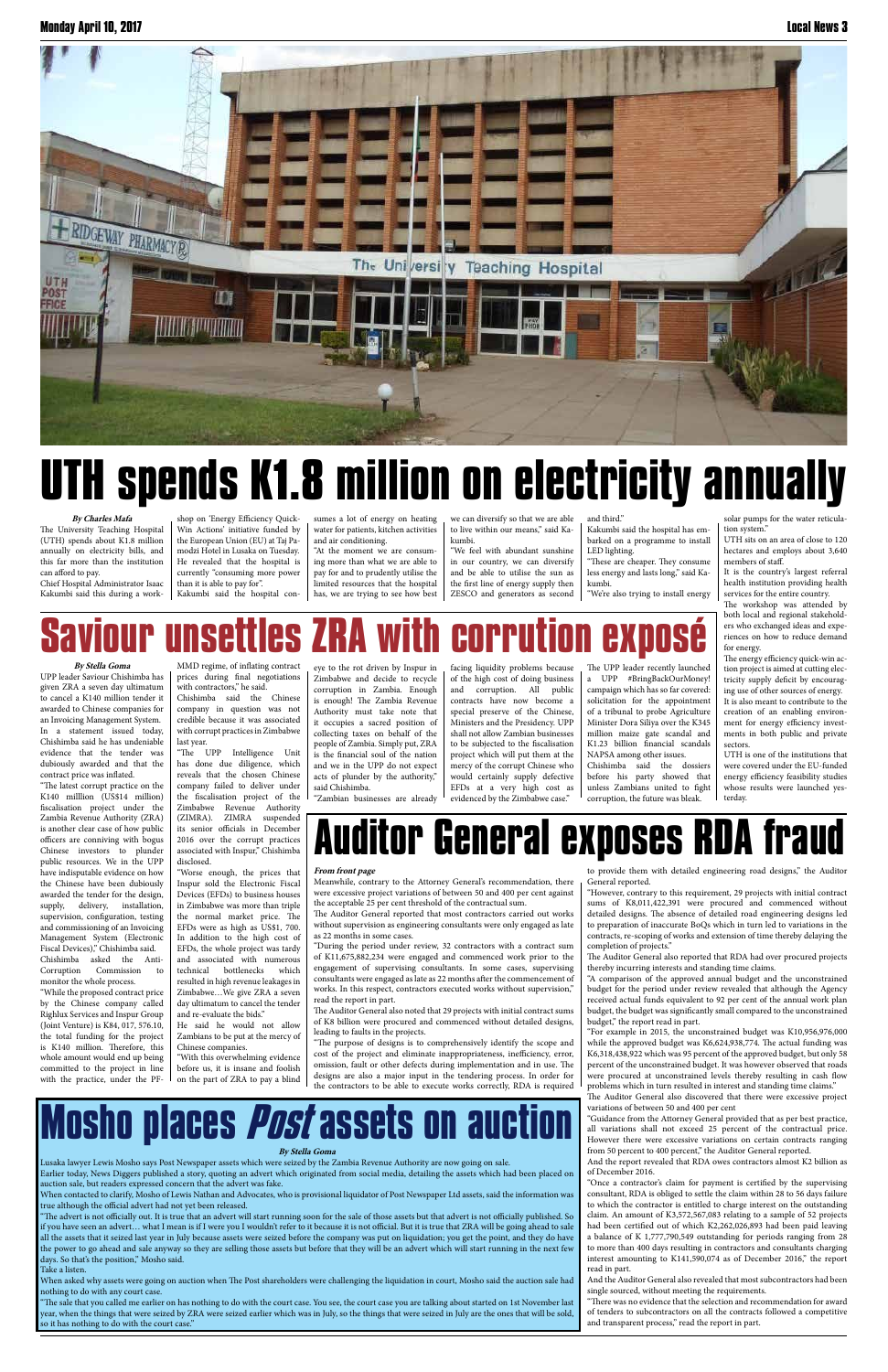## **Ex-Post employee accuses LAZ of protecting M'membe**



But in an Affidavit in opposition to LAZ president Linda Kasonde's application to join proceedings filed in court on Tuesday, Mboozi stated that it was pretentious for LAZ to join the case as amicus curiae (friend of the court).

"That further to my paragraph 13, herein the Linda Kasonde Affidavit aforesaid is thus contemptuous is meant to demean and undermine the dispensation of justice herein and LAZ should therefore have applied to join as a subjective party rather than pretend to join as Amicus Curiae. To join these proceedings as amicus curie is merely intended to embarrass the court and derail the court proceedings as LAZ's main interest is to protect,

support and defend Fred M'membe at the expense of the petitioners and first respondent herein liquidation," Mboozi swore.

He also submitted that LAZ's decision to appoint a lawyer to represent State Counsel Nchima Nchito in a criminal matter showed how subjective the association was.

Mboozi further told judge Sunday Nkonde, who is presiding over the matter, that LAZ had been quiet amidst attacks on him by The Mast Newspaper.

the matter was not fit for investigation because the Speaker or an officer of the National Assembly had exclusive cognizance and  $\vert$ 

> Mboozi also submitted that LAZ had not provided any evidence to its claims that judge Sunday Nkonde would not be objective and independent in handling the matter. Mboozi further stated that LAZ's mandate did not allow it to interfere in private commercial matters.

> "That the allegation of the Linda Kasonde Affidavit in support to the effect that LAZ is a bonafide interested party is outmost misleading and untrue because the mandate, as clearly stated in Act Cap 31 does not in any way extend to interfere or collude in purely private commercial matters as the case in the liquidation of The Post Newspapers Limited (in Liquidation) proceedings," swore Mboozi.

> "I am advised by the counsel that the application by LAZ for joinder is frivolous, vexatious and lacks merit and is intended to disrupt the smooth flow of the winding up process before this court."









download a song in just 10 seconds 4mbps impatience plan at just ₹899/-

call 1800 103 0121 or SMS 'www' to 53636 visit www.airtel.in/impatie

### **Speaker defends decision to punish UPND MPs over boycott**

**By Elias Banda** SPEAKER of the National Assembly Patrick Matibini has contended that there is nothing irrational about his decision reprimand 54 UPND members of parliament for boycotting official opening of Parliament last September. In a High-Court filed affidavit signed by deputy clerk- Administration of the National Assembly of

Zambia Cecilia Nsenduluka Mbewe, the Speaker opposed the application for judicial review saying the he is guided by law in making such decisions and that he acted in accordance with the Law. Mbewe contended that

jurisdiction in the exercise of any power vested in them by the Constitution.

The MPs are expected to file their reply on May 3 and hearing would resume on May 12 before judge Susan Wanjelani.

The UPND members of parliament in this case applied for leave to commence judicial review proceedings against Speaker Matibini's decision.

#### **By Elias Banda**

Former Post employee Abel Mboozi says allowing the Law Association of Zambia to join the liquidation case will embarrass the court and derail court proceedings as the associations interest is to protect and defend Fred

#### M'membe.

Mboozi is one of the five former Post employees who colluded with state agents to cause the liquidation of The Post Newspaper on grounds that they were owed salary and other arrears.



*Speaker of the National Assemby Dr. Patrick Matibini*



*Former Post employee Abel Mboozi*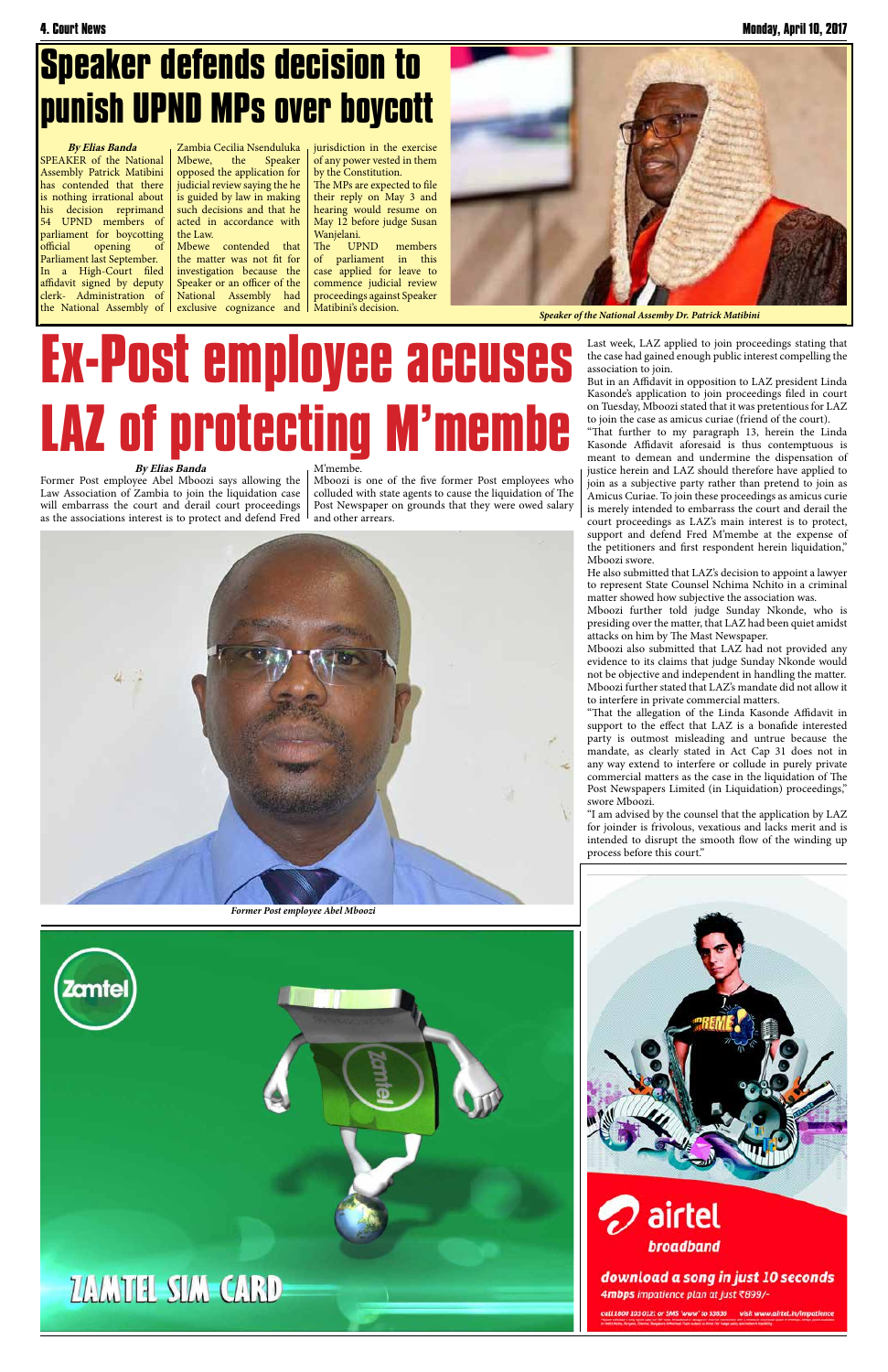**By Mirriam Chabala MMD president Never Mumba says African natural resources must benefit Africans.** In a speech he made at the

## **Nevers outlines Africa's survival without the West**



Roundtable World Conference in Johannesburg, South Africa, Mumba said Africa needed to

ongoing Global Business take charge of the management

of its natural resources if it was to achieve prosperity. He also said African countries needed to stay in the International Criminal Court to insure accountability amongst it's leaders. "Africa needs to take charge of the management of its resources if she is to achieve sustainable prosperity, and Africa must accept

that for many decades, she has been shunted to the sidelines while Western nations exploited its vast resources," Mumba said.

"While the resources of land, minerals, water and wildlife are depleted in most of the Western World, Africa remains as the 'go to' place for these most critical resources. It's in Africa that you find gold, diamonds, copper and a host of other precious metals."

Mumba, the former vice-president and High Commissioner to Canada in the MMD government, said time for Africa to depend on other countries for its survival had come to an end.

"Zambia, my own country prides herself as a world leader in copper production and has great deposits of other minerals and emeralds. The "Sabbath" for Africa is now coming to an end. The Brexit and Trump phenomenon have signaled the "coming out" of Africa. The World is changing. Europe is about to change drastically by the coming of Brexit and America is also about to drastically change by the coming in of the new U.S. President Donald Trump. It is therefore imperative that Africa considers its limited options as a result of this changing World order," Mumba said.

"Africa has been weaned off the

breast of the Western World.

Africa should smell the coffee and accept that both Americans and Europeans owe it to themselves to advance their causes. We have no moral ground to complain about their democratic choices. I hope that this re-alignment of the World order is as clear to many African leaders as it is to me. For me and many other Africans, this is a good thing. It will accelerate our growth in all sectors. It will force us to place premiums on the choice of our leaders. It will also allow us to appreciate the riches that Africa is endowed with. We are off the breast and we must look elsewhere. Not China, but within the borders of our great continent," he said.

And Mumba further noted that there was need for African countries to stay at the International Criminal Court to ensure accountability amongst leaders.

"African nations must remain in ICC, but must unite to push for reforms. All heads of states must be subjected to the same rules. African governments must remain in the ICC for accountability purposes. We must however insure that the international court reforms itself. If we seek respect in the ICC we must pay our fair share," said Mumba.

**Zamtel** 

嘂。

### **KCM embarks on ambitious bio-diesel project**

*Nevers Mumba at the GBR world congress*

**By Charles Mafa Konkola Copper Mines (KCM), the country's largest integrated copper producer has launched the first bio-diesel production project in Zambia.**

The project aims to cultivate elite Pongamia Pinnata trees for biodiesel production at a mining waste site.

> "During the period under review, amounts totaling K21,388,918 were deducted as Pay As You Earn (PAYE) and NAPSA contributions from its employees' emoluments. However, as of September 2016, the amounts had not been remitted to the respective institutions; ZRA, K16,956,161 and NAPSA, K4,432,757," read the audit report.



![](_page_4_Picture_42.jpeg)

Terms and Conditions Apply | All prices are per day | www.zamlet.zm | SMS or call 11t for more information | customercare@zamlet.co.zm |

At an event held in Chingola yesterday, Minister of Works and Supply Matthew Nkhuwa planted elite Pongamia trees on a fourhectare site at a tailings dump, as part of a pilot programme to determine the viability of producing bio-diesel from the trees.

The project has the potential to create at least 500 jobs in agroforestry, farming, bio-energy processing and energy service delivery. The full, commercial project is targeted for 650 hectares of land with 400,000 trees to be planted at an estimated cost of US\$7 million.

Nkhuwa observed that "the government is spending huge amounts of money to import fuel into the country every month. With projects such as this, the burden on the government will be lighter and resources may be channelled to other areas for holistic development."

KCM Chief Executive Officer Steven Din said during the event that the project attested to his company's commitment to invest in clean energy and best-in-breed environmental practices, as an integral part of the KCM's vision for sustainable development.

"The trees we have planted here will re-vegetate a disused dump site, suck-up impurities and fix back nitrogen to the soil, improving its fertility. In addition to all this, employment will be created for the local people,'' Din said.

The mining industry in Zambia is one of the largest consumers of energy. With Zambia anticipating

**eel the** 

in demand for energy.

deliver the project, which is designed to fertilise the bare land

growth from multiple sectors, there is forecast to be an increase KCM is working in partnership with Better World Energy to which KCM currently cannot use for agriculture purposes. In addition, the project will provide a cheap and environmental-friendly source of energy for the mining

company.

### **Mulungushi University making losses – AG**

60 minutes

**100 MB** 

**Jnlimited SMS** 

Dial \*335\*1#

#### **By Mukosha Funga**

THE Auditor General says Mulungushi University has been operating on losses since 2013.

And Mulungushi University owes ZRA and NAPSA over K20 million in PAYE and other contributions.

According to the Auditor General's report on parastatal bodies and other statutory institutions for the year ended December 31, 2015, the institution had recorded operation deficits for the past three years due to rising staff costs.

"As can be seen from the financial statements, the University recorded operating deficits of K2,705,508 in 2013, K4,817,800 in 2014 and K4, 076,215 in 2015.The deficits were mostly due to rising staff cost," the Auditor General stated.

The report also indicated that there had been a sharp increase in part time allowances from K61,640 in 2014 to K1,644,638 in 2015.

The Report further revealed that Mulungushi University recorded an increase in its administrative costs per student ratio.

"A comparison of the average administrative cost per student computed by dividing the total administration cost by the number of students registered in each academic year revealed that although the number of registered students was increasing, the administrative cost per student was also increasing," read the report in part.

"The average administration cost per student increased from K23, 026 in 2013 to K27, 880 in 2015 representing a percentage increase of 21 per cent. In this regard, despite the increase in the number of students from 3,255 in 2013 to 3,714 in 2015 representing a percentage increase in 14 per cent the University did not manage to cover administration costs per student efficiently."

And the Auditor General revealed that the university had not paid some of its statutory obligations.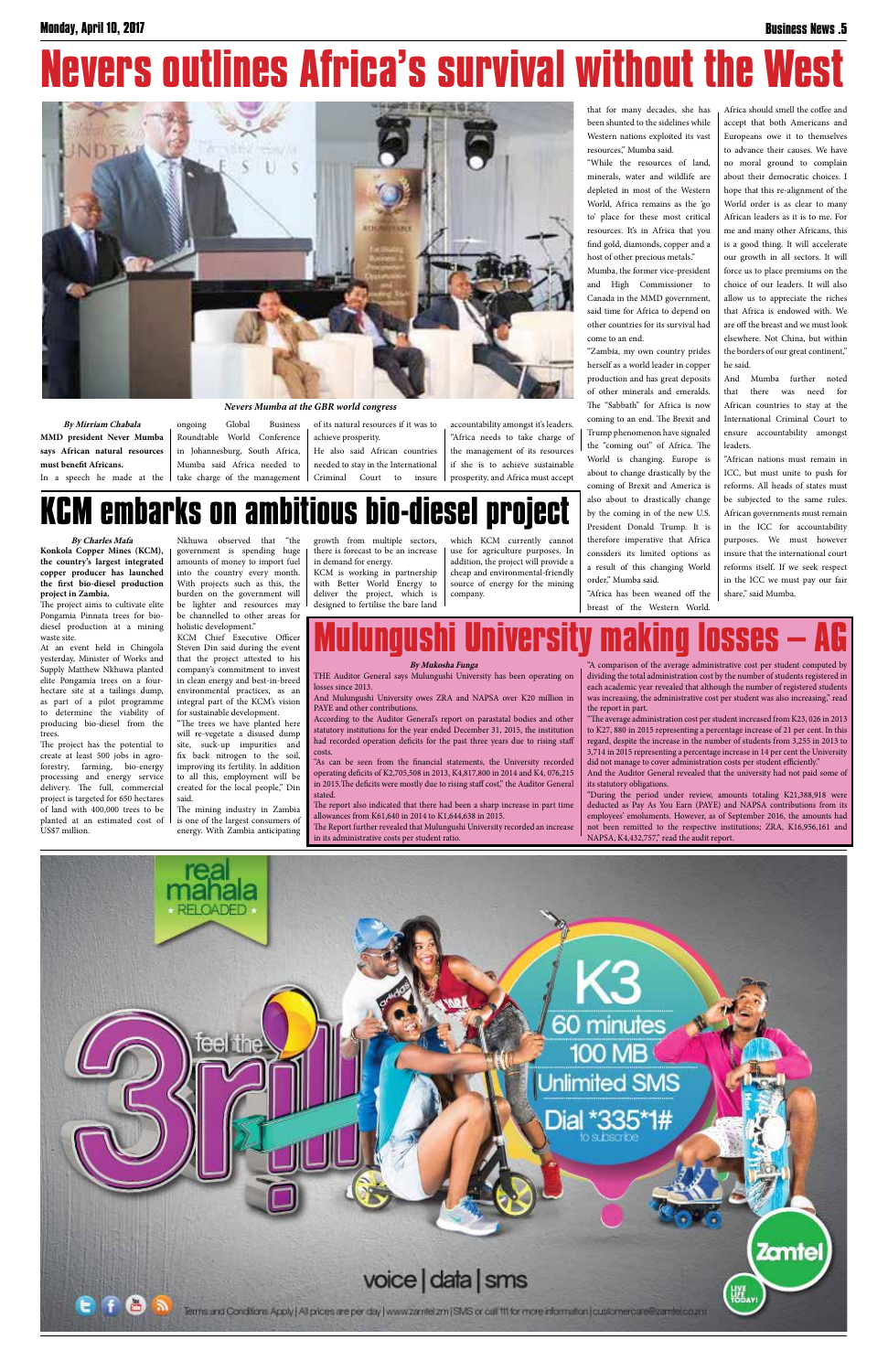# **What cause are we fighting for?**

the professionalism in all these health institutions is theirs to protect.

If Apex University, a private institution, is using government facilities at the Cancer Diseases Hospital for free, they should not wait for Dr Tackson Lambert to come back and question those abusing their authority – its your profession, and its professional future lies in your professionalism today.

In his book "Dreams of our Country" Cade Chikobo, a young Zambian working in the civil service, wrote: "Are you ready to be part of the greatness that Zambia is destined for?, because more than ever before our country today is in dire need of meticulous thinkers, visionaries and selfless young men and women to join the battalion of great patriots in building and defining a country of our choice."

Chikobo further asks: "What cause is this young generation fighting for?" Our answer at News Diggers is, we are fighting for a just and sane society that respects the laws of our land, an economically viable and politically sober society in which our children and children's children will live and prosper.

What about you young lawyers, doctors, teachers, miners, farmers and cadres of all political parties? What are you fighting for? What is your vision for Zambia?

**iDiggers**. Ear to the ground Diggers! is published by NEWS DIGGERS MEDIA LTD<br>Temp 8, Alex Chola Road, Nyumba Yanga, Lusaka.<br>PO Box, 32147. Cell: +26077122344/0965815078

To advertise in the Diggers! ePaper or website:<br>Call +260953424603/+26077122344 or<br>Email: advertising@diggers.news or visit us at<br>Temp 8, Alex Chola Road, Nyumba Yanga, Lusaka.

#### Since we launched the News Diggers! website on March 2, 2017, we have been overwhelmed by the support and numerous messages of encouragement from citizens of this country including those living in the diaspora. Interestingly, the major political rivals, UPND and the PF have also welcomed our birth and they have both warned us to remain exceptionally balanced and away from practicing "Cadre Journalism".

From the messages that we continue to receive, we can conclude that there are so many people serving in this government, doing business with the PF administration, who are thirsty for more independent journalism in Zambia. They are clearly happy that we are not wallowing in self-pity or defeat; and just like those who can't wait for the PF's tenure of office to expire, those who are enjoying government protection believe that Zambia would be a safer place if an investigative media organisation was allowed to thrive – especially one run by a young team of news reporters. Indeed the new generation of Zambians today face a daunting task of rescuing the freedom of expression and private media liberties from the jaws of state sponsored injustice.

An independent press is the lifeblood of any functioning democracy and the challenge of reclaiming Zambia's true democratic accolade cannot continue to rest upon the founding fathers of this nation. We, the young generation at News Diggers! realise that the future of this country's media freedoms lie in our hands. We realise that the future of a free press lies in the hands of the young generation at Prime TV, the young generation at Radio Phoenix, the young generation

at QFM radio and those at Muvi TV. The survival of independent journalism is in the hands of the young people at Radio Mano, Diamond TV, Breeze FM and Sky Radio. We cannot continue to rely on Vernon Mwaanga's voice in the fight for press freedom in Zambia; we must instead learn from his experience and take over the mantle of leadership.

When Fred M'membe, a world press freedom hero, is being smoked out of his own country for being critical in his reporting, that should not only raise a red flag, but also accelerate efforts by the younger generation to step in. Fred M'membe is not the sole beneficiary of independent journalism in Zambia, it is the general public and of course us, the budding news reporters employed at various private media houses across the country. What the Zambian people are asking for is professional, ethical and balanced news reporting, and therefore, we young journalists must stand up and give the Zambian masses what they yearn for. Let us not passively wait for Honourable Tutwa Ngulube or Honourable Garry Nkombo to stand on the floor of the National Assembly and speak on our behalf.

It must not come to you as a surprise that our politicians no longer depend on Grey Zulu, James Mapoma or Dr Kenneth Kaunda for their political survival. Those holding political office today are instead spending millions of kwacha for youth mobilisation in all their activities, and they are willing to spend more because they appreciate the power that lies in the youth. Unfortunately, our youths in politics are not exchanging ideas, but punches, even on special occasions like Youth Day, oblivious to the reality that tomorrow; this country will be theirs to govern.

This is what we young members of the Fourth Estate must say no to. This is what should force us to come out of our hiding and face the oppressors. We must wean ourselves off and defend what our founding fathers started, using our youthful valour.

In the same vein, it should irk young lawyers in Zambia when injustice is being perpetrated right in their faces. Our lawyers should not wait for Professor Patrick Mvunga to speak for them. They should not shun participation when justice Mathew Ngulube or justice Annel Silungwe is determining the rules and the future of their profession. It should annoy the young learned counsels even more at various law firms when their youthful leader, Linda Kasonde, is being forcefully hounded out of office the Mutembo Nchito way, and abused in the most shameful way possible. Linda Kasonde should not only be revered for being

## **New Era: Women a danger to themselves**

Email: editor@diggers.news/mukosha@diggers.news

prejudice against women at the workplace is still rampant.

In Zambia, representation of women in Parliament and local councils is still a far cry and the numbers have been heading in the wrong

direction. Both SADC and the African Union through their various protocols have been prodding governments to move towards gender parity in decision making positions, real power and influence, but yet very little progress has been made. In terms of appointed positions, progress has been made in that we have a female Vice-President, a Chief Justice, Supreme, Constitutional and High Court judges, permanent secretaries, magistrates, a Clerk of the National Assembly, directors and deputy directors in ministries, heads of parastatals, university professors, town clerks, to mention only some. There are also a few female chief

executive officers in the private sector, which has been more resistant to senior women appointments to high offices, no matter how highly qualified they may be. What about elected political offices? One does not have to look further than our Parliament and local councils to see how poorly represented our women are. During the National Constitutional Conference process started by the President Levy Mwanawasa and continued by President Rupiah Banda, there was a recognition that something drastic had to be done to redress this under-representation by introducing a mix-member election system to parliament and local councils to increase the percentage of women to these elective political positions. It was therefore decided to have a separate number of seats where women would compete among themselves using proportional representation, in addition to the existing system. There were also supposed to be a few seats where people living with disabilities and youths would compete among themselves. Sadly these clauses were dropped by the PF government from the final draft constitution which went to Parliament. What I found most disappointing is that, there were very few female voices heard in protest against this retrogressive development. The last time I counted women members in our Parliament, there were 29 out of a House of 164 members, some of them sitting on a knife edge as a result of election petitions, which were before courts of law. This is unacceptable. If you look at Rwanda which leads the whole world in gender representation, there are just over 50% women in Parliament and in South Africa, out of 400 members of Parliament, 45% of them are women. In the Scandinavian countries, they have more women parliamentarians than in the United States of America or Britain. Yes we have female Cabinet ministers appointed by the President. In a way, this has to do with the way political parties select their candidates for parliamentary and local government seats. A quick survery revealed that many political parties adopt female candidates in parliamentary constituencies or local government wards where they have no realistic chances of winning. There are also still societal attitude issues which hinge on prejudice and in some cases, blatant discrimination against women. For women to earn promotion in certain professions, they have to be two or three times better than men. Constitutions, laws and men must be more supportive of women in their careers and business

endeavours. Conversely, women must also support each other more.

In a number of institutions where I have been in charge, whenever we have promoted women to senior positions, the loudest voices of dissent

and disapproval have come from fellow women who go so far as to impute unwholesome motive that their fellow women have been promoted for reasons other than merit and merit alone. Until this attitude changes, women will remain a danger to themselves and aid those men who hold the outdated and old fashioned view that women belong to the kitchen. Women must be treated as important and equal partners in development and the road they have travelled to get to where they are today, has been long and tortuous. They still have many obstacles to overcome to achieve gender equality and men must be more supportive

*Dr. Vernon J Mwaanga is an accomplished diplomat who served as Ambassador of Zambia to Russia and as Zambia's Permanent Representative to the United Nations. He served twice as Foreign Affairs minister and four times as Information and Broadcasting Minister under various regimes.*

#### **Monday April 10, 2017**

![](_page_5_Picture_34.jpeg)

the first female president of the Law Association of Zambia, but because she is young and cares deeply for this country for sake of her children and her children's children.

If Linda Kasonde has breached her ethical code of conduct, which we the outsiders are not aware of, it should be the LAZ Council to institute investigations against her. It should be lawyers going to protest at her office, not a bunch of sponsored weaponwielding thugs. Linda Kasonde is mandated to uphold the Zambian Constitution for the benefit of everyone, including President Edgar Lungu's grandchildren and their children's children. Therefore, young Linda Kasonde is owed the duty of protection by not only young female learned counsels in this country, but all the visionaries, including law students in Universities and Colleges.

When Minister of Home Affairs Stephen Kampyongo announces to Parliament that those political

cadres who besieged the LAZ secretariat, broke the law, he should not be left without explaining why the police have not arrested anyone of them. Surely, our young lawyers can move in and pursue the hooligans, not for Linda Kasonde but for LAZ and for their profession.

Similarly, young doctors in our country should not only be concerned about the availability of drugs in the hospitals they serve. They should worry about the credibility of those governing their profession. The young doctors in this country should raise questions and take interest in understanding how Dr Lackson Kasonka was hounded out of the University Teaching Hospital where he diligently served.

The young generation of doctors must ask its union leadership what led to Dr Kasonka's forced transfer and take interest to find out where he has ended up today. Our junior doctors who have chosen to stay in Zambia and save our lives must realise that

The struggle for gender equality is far from won and more needs to be done to make it a reality. Even in many of the most advanced countries, one just has to look at how long it took women to gain the right to vote, let alone enter parliament. The fight for equal work for equal pay is still ongoing particularly the corporate world where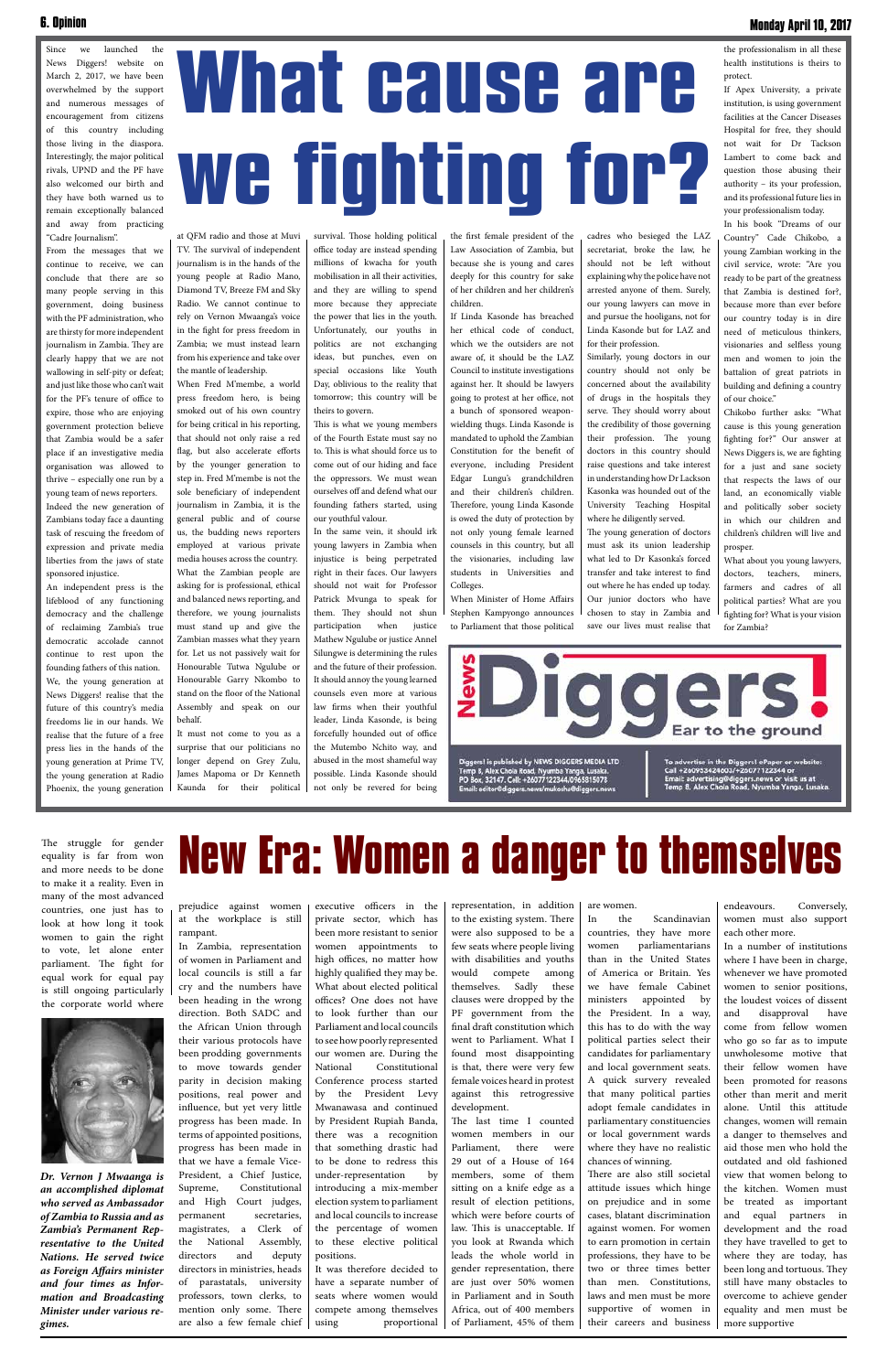to join Napsa Stars at the summit of the table.

Napsa took the overnight lead on saturday after winning by the same margin at home in Lusaka over Nchanga rangers.

Wayne Museba turned the ball into his own net in the 14th minute before ex-Mighty striker Mike Katiba added the second in the 35th minute.

Diamond Chikwekwe scored the third goal in the 75th top see Buffaloes win their eighth successive league game against Mighty dating back to 2002.

Meanwhile, Power Dynamos and Lusaka Dynamos played out to a six-goal thriller in the

#### **By Diggers Reporter** Enugu Rangers of Nigeria away on April 8 and at home in **Squad heads into training**

second kickoff at the same venue.

Chris Mugalu and Cletus Chama put Dynamos ahead with strikes in the 34th and 40th minutes respectively to see Power go into the break 2-0.

But Power hit back to level matters through Godfrey Ngwenya in the 54th minute and Fwayo Tembo in the 56th minute.

Martin Phiri thought he had scored a dramatic winner for Power in the 73rd minute but it was not to be.

Deep into stoppage time, Godfrey Chibangu poppedup to head-in the equalizer to ensure the two sides shared the spoils.

The domestic-based Zambia team will hold a three-day training camp next week in Lusaka.

Zambia coach Wedson Nyirenda has summoned 27 players for the camp that commences on Sunday and ends on Wednesday.

The team will enter camp to prepare for Zambia's 2018 CAF African Nations Championship (CHAN) first round qualifiers against Swaziland this July.

CHAN is a second tier AFCON tournament exclusively for home-based players.

The team has four debut call-ups namely Nkana goalkeeper Kelvin Malunga, Green Eagles striker Green Lwitika and the Lumwana Radiants midfielder duo of Hillary Bwalya and Eddie Sinyangwe.

Team manager Chris Chibuye says the Zesco United players have been excused from the get-together due to their 2017 CAF Confederation Cup obligations against

Ndola on April 15.

Team:

GOALKEEPERS: Allan Chibwe (Power Dynamos), Kelvin

Malunga (Nkana), Racha Kola (Zanaco)

DEFENDERS: Billy Mutale (Power Dynamos), George Chilufya, Ziyo Tembo, Taonga Bwembya (all Zanaco), Given Sinyangwe, Donashano Malama (both Nkana), Mumbi Mweene, Adrian Chama (both Green Buffaloes),

Isaac Siamujompa (Nchanga Rangers)

MIDFIELDERS:Fwayo Tembo, Kelvin Mubanga (both Power Dynamos), Richard Kasonde, Augustine Mulenga (both Zanaco), Clatous Chama (Lusaka Dynamos), Austin Banda (Napsa Stars), Eddie Sinyangwe, Hilary Bwalya (both Lumwana Radiants), Jacob Ngulube (Nkana) STRIKERS: Ronald Kampamba (Nkana), Mwila Phiri (Green Eagles), Justin Shonga (Nkwazi), Green Lwitika

(Green Eagles), Chitiya Mususu (Napsa Stars)

**By Diggers Reporter** Green Buffaloes are the joint leaders at the end of Week 1 of the FAZ Super Division season. Buffaloes beat Mighty

Mufulira Wanderers 3-0 at National Heroes Stadium

#### **By Diggers Reporter**

Zanaco coach Numba Mumamba has described Saturday's opening day draw in the 2017 FAZ Super Division as a fair start to the season.

The defending champions came from behind to finish 1-1 at home against Red Arrows at National Heroes Stadium in Lusaka.

Bruce Musakanya put Arrows ahead in the 19th minute but Zanaco captain Ziyo Tembo equalized five minutes later to see the two sides share the spoils.

However, the result saw Zanaco with just one win and a defeat from their opening six competitive games in 2017 in which they have scored a miserable three goals, something Numba admitted is of great concern.

"We have managed to get to a goal which is good enough for the team but we just have to keep working on our finishing because that is the area we are lagging behind," Numba said.

"Otherwise, we just have to keep pushing this is just the first game and I think a draw is not bad enough for us."

Meanwhile, Zanaco travel to Green Eagles in Week 2 on April 15 who opened their 2017 season account

**Mumamba happy with ZANACO draw**

![](_page_6_Picture_30.jpeg)

![](_page_6_Picture_32.jpeg)

#### **UNLIMITED TUNES** TO MAKE YOUR BUDDIES TINGLE Dial \*157\*10# to download unlimited music from AIRTEL HELLO TUNES

![](_page_6_Picture_1.jpeg)

with a 1-0 away victory over promoted City of Lusaka in the lunchtime kickoff at Heroes Stadium.